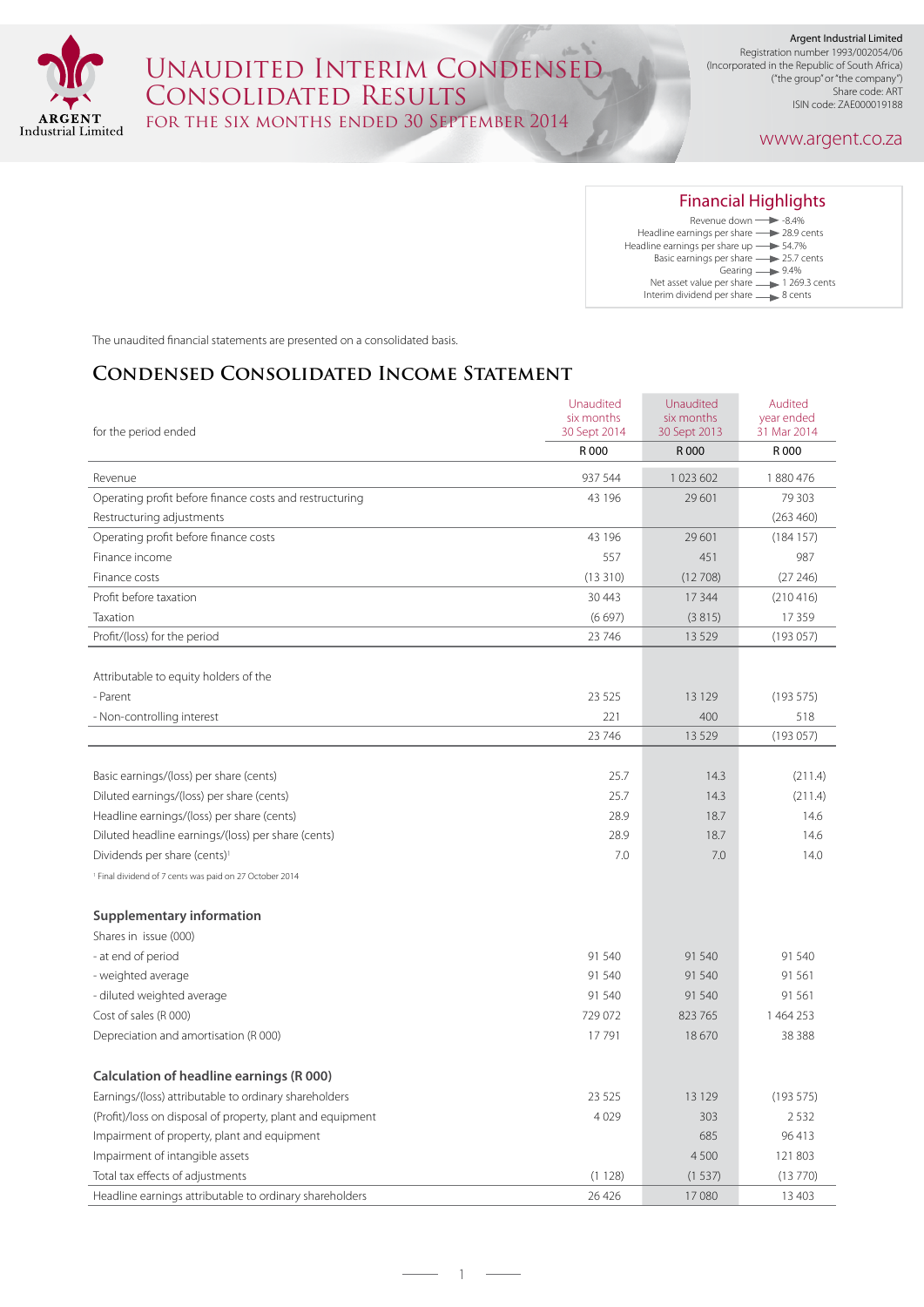

## **Condensed Consolidated Statement of Other Comprehensive Income**

| for the period ended                                                                                                          | Unaudited<br>six months<br>30 Sept 2014 | Unaudited<br>six months<br>30 Sept 2013 | Audited<br>year ended<br>31 Mar 2014 |
|-------------------------------------------------------------------------------------------------------------------------------|-----------------------------------------|-----------------------------------------|--------------------------------------|
|                                                                                                                               | R 000                                   | R 000                                   | R 000                                |
| Profit/(loss) for the period                                                                                                  | 23746                                   | 13529                                   | (193057)                             |
| Other comprehensive income for the period<br>Items that may be reclassified subsequently to profit and loss                   |                                         |                                         |                                      |
| Exchange differences on translating foreign operations<br>Items that will not be reclassified subsequently to profit and loss | 398                                     | (225)                                   | (529)                                |
| Revaluation decrease                                                                                                          |                                         |                                         | (6931)                               |
| Tax effect of above transactions                                                                                              |                                         |                                         | 1 3 3 4                              |
| Total comprehensive income for the period                                                                                     | 24 144                                  | 13 304                                  | (199183)                             |
| Attributable to equity holders of the                                                                                         |                                         |                                         |                                      |
| - Parent                                                                                                                      | 23 9 23                                 | 12 904                                  | (199701)                             |
| - Non-controlling interest                                                                                                    | 221                                     | 400                                     | 518                                  |
|                                                                                                                               | 24 144                                  | 13 304                                  | (199183)                             |

# **Condensed Consolidated Statement of Financial Position**

|                                                | Unaudited             | Unaudited             | Audited              |
|------------------------------------------------|-----------------------|-----------------------|----------------------|
|                                                | six months            | six months            | year ended           |
| for the period ended                           | 30 Sept 2014<br>R 000 | 30 Sept 2013<br>R 000 | 31 Mar 2014<br>R 000 |
|                                                |                       |                       |                      |
| <b>ASSETS</b>                                  |                       |                       |                      |
| Property, plant and equipment                  | 711 548               | 839 261               | 726 018              |
| Intangible assets                              | 172 866               | 290 170               | 172 866              |
| Long-term loan                                 | 14034                 | 12973                 | 13477                |
| Deferred taxation                              |                       |                       | 13 6 8 6             |
| <b>Non-current assets</b>                      | 898 448               | 1 142 404             | 926 047              |
|                                                |                       |                       |                      |
| Inventories                                    | 466701                | 530 790               | 471 353              |
| Trade and other receivables                    | 353723                | 345 931               | 338 881              |
| <b>Taxation</b>                                | 1472                  |                       |                      |
| Bank balance and cash                          | 329                   | 251                   | 234                  |
| <b>Current assets</b>                          | 822 225               | 876 972               | 810 468              |
|                                                |                       |                       |                      |
| Non-current assets held for sale               | 4911                  |                       | 8500                 |
| <b>Total assets</b>                            | 1725 584              | 2019376               | 1745015              |
|                                                |                       |                       |                      |
| <b>EQUITY AND LIABILITIES</b>                  |                       |                       |                      |
| <b>Capital and reserves</b>                    |                       |                       |                      |
| Share capital and premium                      | 451 744               | 451 366               | 451 366              |
| Reserves                                       | 31 040                | 38 064                | 30 6 26              |
| Retained earnings                              | 679 140               | 873 354               | 655 323              |
| Attributable to owners of the parent           | 1 1 6 1 9 2 4         | 1 362 784             | 1 1 3 7 3 1 5        |
| Non-controlling interest                       | 9990                  | 9651                  | 9769                 |
| <b>Total shareholders' funds</b>               | 1 171 914             | 1 372 435             | 1 147 084            |
|                                                |                       |                       |                      |
| Interest-bearing borrowings                    | 69 9 32               | 90 50 6               | 93 197               |
| Deferred tax                                   | 50 607                | 70868                 | 59 5 98              |
| <b>Non-current liabilities</b>                 | 120 539               | 161 374               | 152795               |
|                                                | 276 572               | 258 043               | 236 648              |
| Trade and other payables<br>Taxation           |                       | 393                   |                      |
| Bank overdraft                                 | 115 764               | 177 194               | 159<br>162 369       |
| Current portion of interest-bearing borrowings | 40 795                | 49 9 37               | 45 960               |
|                                                |                       |                       |                      |
| <b>Current liabilities</b>                     | 433 131               | 485 567               | 445 136              |
| <b>Total equity and liabilities</b>            | 1725 584              | 2019376               | 1745015              |
| Net asset value per share (cents)              | 1 2 6 9 . 3           | 1488.7                | 1 24 2.4             |
|                                                |                       |                       |                      |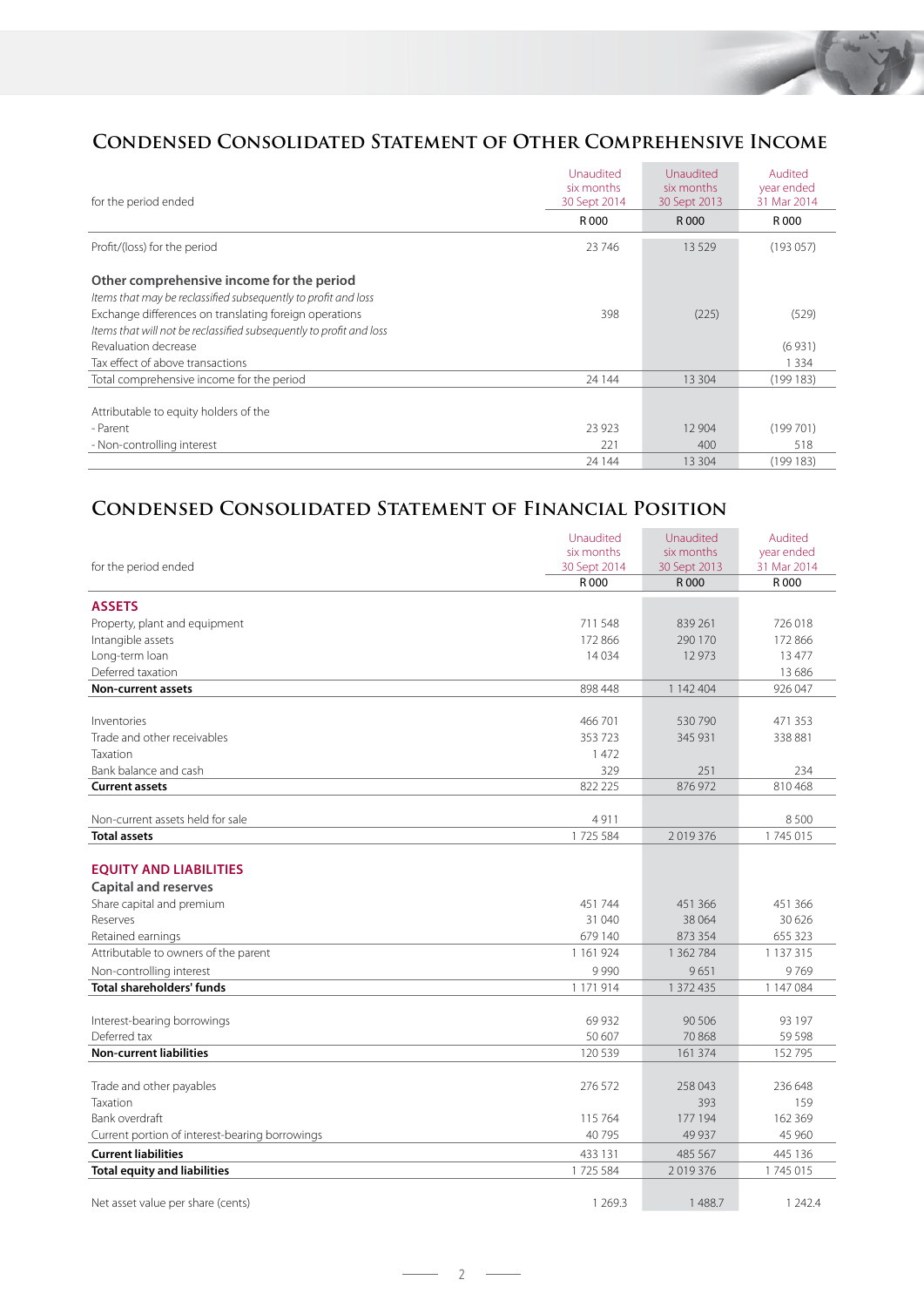

# **Condensed Consolidated Statement of Cash Flows**

| for the period ended                                 | Unaudited<br>six months<br>30 Sept 2014 | Unaudited<br>six months<br>30 Sept 2013 | Audited<br>year ended<br>31 Mar 2014 |
|------------------------------------------------------|-----------------------------------------|-----------------------------------------|--------------------------------------|
|                                                      | R 000                                   | R 000                                   | R 000                                |
| Cash generated from operations                       | 94 3 68                                 | 37 530                                  | 102 780                              |
| Finance income                                       | 557                                     | 451                                     | 987                                  |
| Finance costs                                        | (13310)                                 | (12708)                                 | (27246)                              |
| Dividends paid                                       | 292                                     |                                         | (13216)                              |
| Normal taxation paid                                 | (3633)                                  | (3008)                                  | (5690)                               |
| Cash flows from operating activities                 | 78 274                                  | 22 2 65                                 | 57615                                |
| Cash flows from investing activities                 | (3522)                                  | (22849)                                 | (42105)                              |
| Cash flows from financing activities                 | (28052)                                 | (33091)                                 | (34377)                              |
| Net increase/(decrease) in cash and cash equivalents | 46 700                                  | (33675)                                 | (18867)                              |
| Cash and cash equivalents at beginning of period     | (162135)                                | (143 268)                               | (143 268)                            |
| Cash and cash equivalents at end of period           | (115435)                                | (176943)                                | (162135)                             |

# **Consolidated Statement of Changes in Equity**

|                                              |         |         |          | Employee  |             | Foreign     |           | Total<br>attributable |             |               |
|----------------------------------------------|---------|---------|----------|-----------|-------------|-------------|-----------|-----------------------|-------------|---------------|
|                                              |         |         |          | share     |             | currency    |           | to owners             | Non-        | Total         |
| for the period ended                         | Share   | Share   | Treasury | incentive | Revaluation | translation | Retained  | of the                | controlling | shareholders' |
| 30 September 2014                            | capital | premium | shares   | reserve   | reserve     | reserve     | earnings  | parent                | interest    | funds         |
|                                              | R 000   | R 000   | R 000    | R 000     | R 000       | R 000       | R 000     | R 000                 | R 000       | R 000         |
| <b>Balance at 30 September 2013</b>          |         |         |          |           |             |             |           |                       |             |               |
| - unaudited                                  | 4 8 2 5 | 540 818 | (94277)  | 2053      | 45 045      | (9034)      | 873 354   | 1 3 6 2 7 8 4         | 9651        | 1 372 435     |
| Share-based payments                         |         |         |          | 352       |             |             |           | 352                   |             | 352           |
| Transfer of reserve to retained<br>earnings  |         |         |          | (1889)    |             |             | 889       | $\overline{0}$        |             | $\Omega$      |
| Total comprehensive income for the<br>period |         |         |          |           | (5597)      | (304)       | (206 704) | (212605)              | 118         | (212487)      |
| Dividends                                    |         |         |          |           |             |             | (13508)   | (13508)               |             | (13508)       |
| Less dividend on treasury shares             |         |         |          |           |             |             | 292       | 292                   |             | 292           |
|                                              |         |         |          |           |             |             |           |                       |             |               |
| Balance at 31 March 2014                     | 4 8 2 5 | 540 818 | (94277)  | 516       | 39 4 48     | (9338)      | 655 323   | 1 1 3 7 3 1 5         | 9769        | 1 147 084     |
| Net treasury movement                        |         |         | 378      |           |             |             |           | 378                   |             | 378           |
| Share-based payments                         |         |         |          | 16        |             |             |           | 16                    |             | 16            |
| Total comprehensive income for the<br>period |         |         |          |           |             | 398         | 23 5 25   | 23 9 23               | 221         | 24 144        |
| Less dividend on treasury shares             |         |         |          |           |             |             | 292       | 292                   |             | 292           |
| Balance at 30 September 2014                 | 4 8 2 5 | 540 818 | (93899)  | 532       | 39 4 48     | (8940)      | 679 140   | 1 1 6 1 9 2 4         | 9990        | 1 171 914     |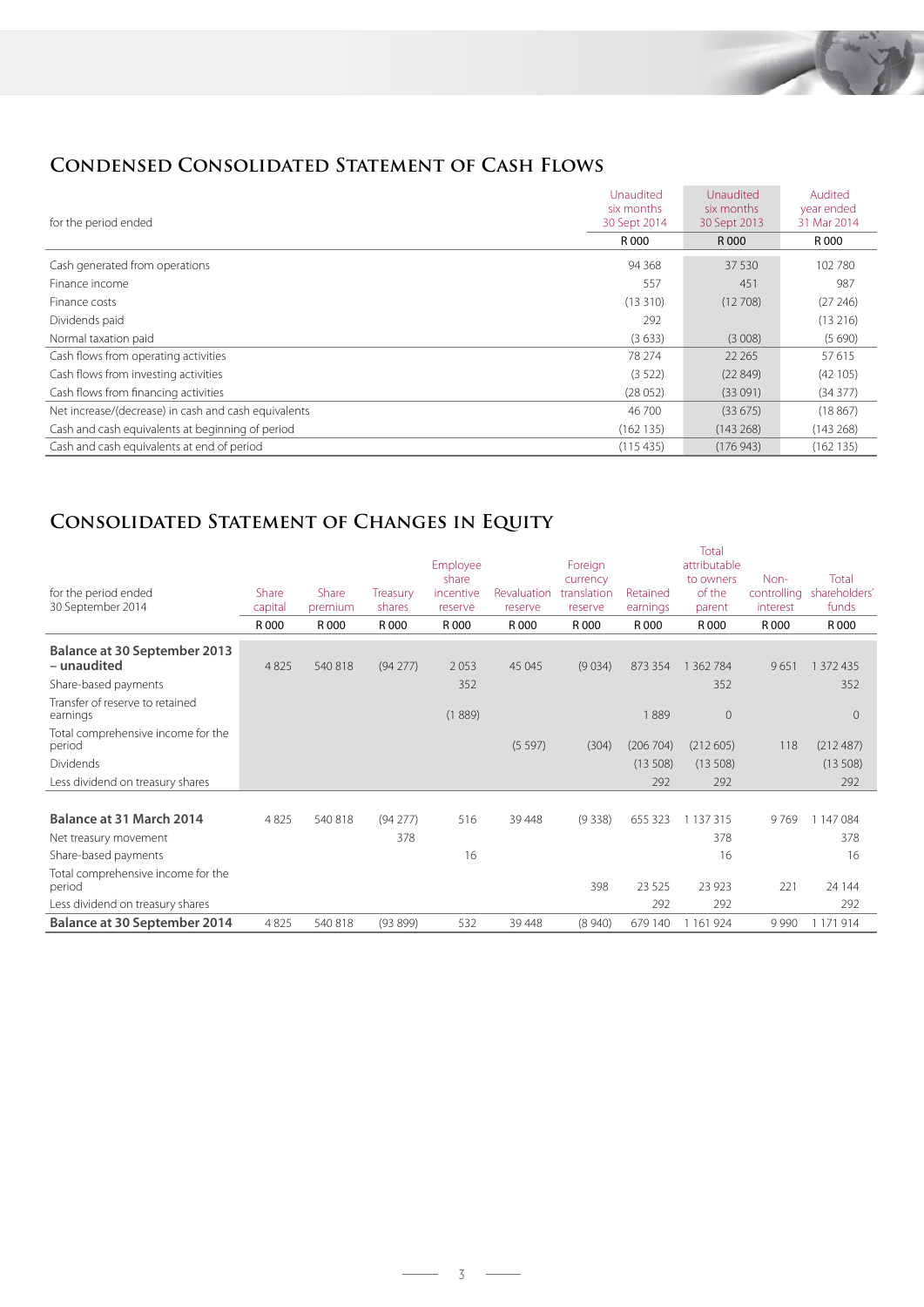

# **Segmental Review**

|                                                                                                                                                                                                  |               |                      |            |            |                | Restructuring |              |
|--------------------------------------------------------------------------------------------------------------------------------------------------------------------------------------------------|---------------|----------------------|------------|------------|----------------|---------------|--------------|
|                                                                                                                                                                                                  | Manufacturing | <b>Steel Trading</b> | Automotive | Watch List | Properties     | Adjustments   | Consolidated |
|                                                                                                                                                                                                  | R 000         | R 000                | R 000      | R 000      | R 000          | R 000         | R 000        |
| <b>BUSINESS SEGMENTS</b>                                                                                                                                                                         |               |                      |            |            |                |               |              |
| for the six months ended                                                                                                                                                                         |               |                      |            |            |                |               |              |
| 30 September 2014 - unaudited                                                                                                                                                                    |               |                      |            |            |                |               |              |
| Revenue from external sales                                                                                                                                                                      | 503 009       | 296 599              | 101 758    | 35 412     | 766            |               | 937 544      |
| Profit/(loss) before taxation                                                                                                                                                                    | 26 912        | 10889                | (9911)     | (1836)     | 4389           |               | 30 4 43      |
| Taxation                                                                                                                                                                                         |               |                      |            |            |                |               | (6697)       |
| Profit for the period                                                                                                                                                                            |               |                      |            |            |                |               | 23 746       |
| Other information                                                                                                                                                                                |               |                      |            |            |                |               |              |
| Segment assets                                                                                                                                                                                   | 739 935       | 426 896              | 157833     | 57 257     | 342 191        |               | 1724 112     |
| Segment liabilities                                                                                                                                                                              | 108 534       | 139073               | 64 632     | 33 649     | 157 175        |               | 503 063      |
| Capital expenditure                                                                                                                                                                              | 7039          | 1671                 | 1572       | 305        | 3 9 3 2        |               | 14519        |
| Depreciation/amortisation                                                                                                                                                                        | 9402          | 3798                 | 4 1 2 2    | 468        | 1              |               | 17791        |
| Finance costs *                                                                                                                                                                                  | (425)         | 2 2 1 8              | 913        | 1 1 5 2    | 9452           |               | 13 3 10      |
| Finance income                                                                                                                                                                                   | 557           |                      |            |            |                |               | 557          |
| * As per the group policy, finance costs and finance income derived from primary banking is netted off. The company has net finance income and this is distorting the segment for finance costs. |               |                      |            |            |                |               |              |
|                                                                                                                                                                                                  |               |                      |            |            |                |               |              |
| for the six months ended<br>30 September 2013 - unaudited                                                                                                                                        |               |                      |            |            |                |               |              |
| Revenue from external sales                                                                                                                                                                      | 521 519       | 368 435              | 101 122    | 31 330     | 1 1 9 6        |               | 1023602      |
| Profit/(loss) before taxation                                                                                                                                                                    | 33 0 72       | (6422)               | (13530)    | (2944)     | 7 1 6 8        |               | 17 344       |
| Taxation                                                                                                                                                                                         |               |                      |            |            |                |               | (3815)       |
| Profit for the period                                                                                                                                                                            |               |                      |            |            |                |               | 13 5 29      |
|                                                                                                                                                                                                  |               |                      |            |            |                |               |              |
| Other information                                                                                                                                                                                |               |                      |            |            |                |               |              |
| Segment assets                                                                                                                                                                                   | 878769        | 482 100              | 240 865    | 46 061     | 371 581        |               | 2019376      |
| Segment liabilities                                                                                                                                                                              | 95 238        | 256824               | 24 618     | 20 21 2    | 178788         |               | 575 680      |
| Capital expenditure                                                                                                                                                                              | 19063         | 1490                 | 5 4 9 7    | 57         | 11 5 5 7       |               | 37 6 6 4     |
| Depreciation/amortisation                                                                                                                                                                        | 8762          | 4 1 7 6              | 5 2 3 1    | 480        | 21             |               | 18670        |
| Finance costs *                                                                                                                                                                                  | (3165)        | 6630                 | 256        | 371        | 8616           |               | 12708        |
| Finance income                                                                                                                                                                                   | 451           |                      |            |            |                |               | 451          |
|                                                                                                                                                                                                  |               |                      |            |            |                |               |              |
| for the year ended                                                                                                                                                                               |               |                      |            |            |                |               |              |
| 31 March 2014 - audited<br>Revenue from external sales                                                                                                                                           |               | 657 920              |            |            |                |               |              |
|                                                                                                                                                                                                  | 967 076       |                      | 192 255    | 60747      | 2478<br>10 309 |               | 1880476      |
| Profit/(loss) before taxation<br>Taxation                                                                                                                                                        | 60 655        | (2451)               | (9391)     | (6078)     |                | (263 460)     | (210416)     |
|                                                                                                                                                                                                  |               |                      |            |            |                |               | 17359        |
| Loss for the period                                                                                                                                                                              |               |                      |            |            |                |               | (193057)     |
| Other information                                                                                                                                                                                |               |                      |            |            |                |               |              |
| Segment assets                                                                                                                                                                                   | 733 929       | 414 479              | 163738     | 57810      | 361 373        |               | 1731329      |
| Segment liabilities                                                                                                                                                                              | 157 701       | 124 122              | 54 039     | 27 385     | 175 086        |               | 538 333      |
| Capital expenditure                                                                                                                                                                              | 31 815        | 3 9 9 3              | 9335       | 121        | 17626          |               | 62 890       |
| Depreciation/amortisation                                                                                                                                                                        | 18 4 84       | 8 2 8 4              | 10596      | 949        | 75             |               | 38 3 8 8     |
| Finance costs                                                                                                                                                                                    | 2 3 4 3       | 4 9 6 7              | 856        | 645        | 18 4 35        |               | 27 24 6      |
| Finance income                                                                                                                                                                                   | 987           |                      |            |            |                |               | 987          |
|                                                                                                                                                                                                  |               |                      |            |            |                |               |              |

 $\sim$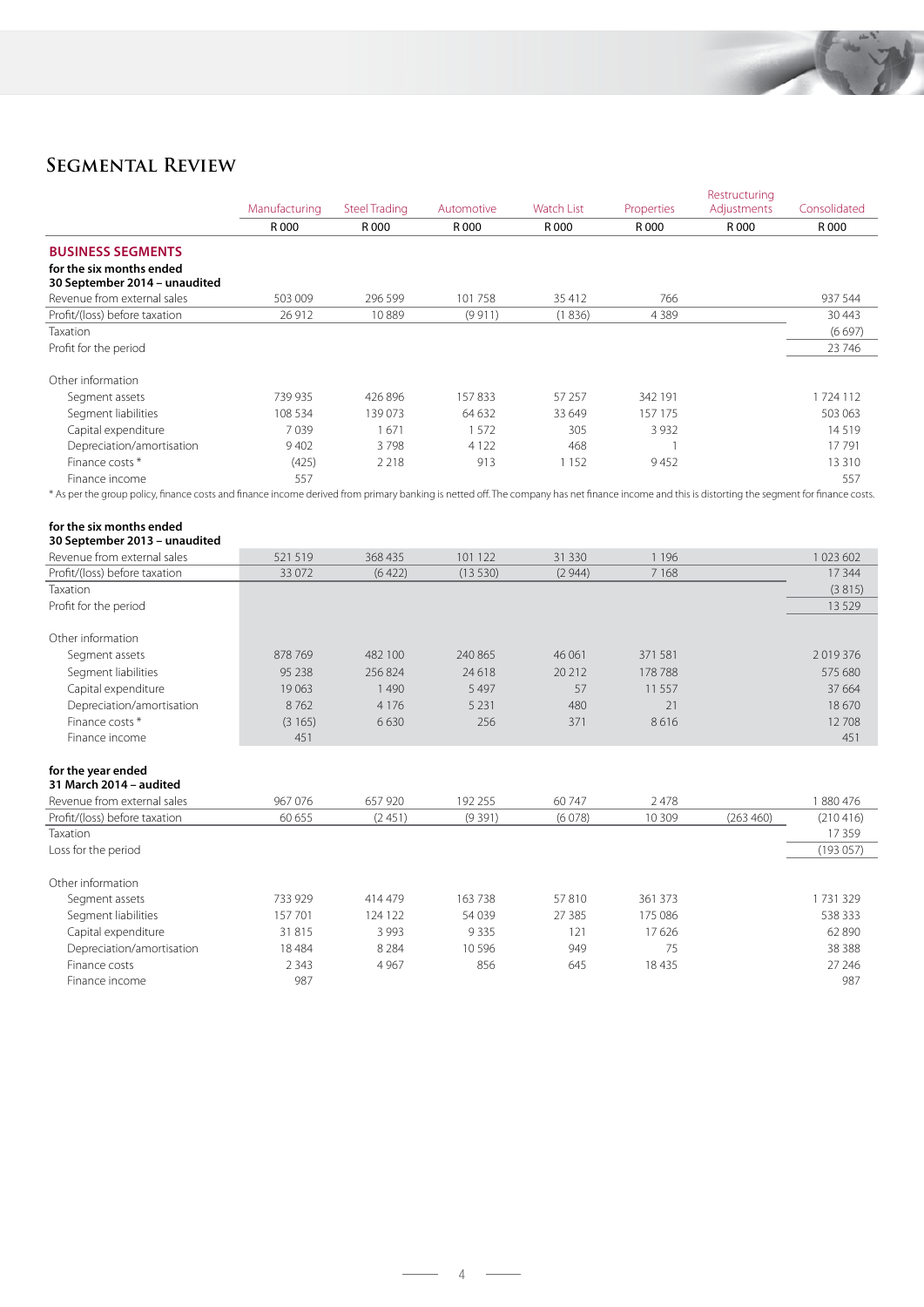

|                                                        |              | Rest of the |              |
|--------------------------------------------------------|--------------|-------------|--------------|
|                                                        | South Africa | world       | Consolidated |
|                                                        | R 000        | R 000       | R 000        |
| <b>GEOGRAPHICAL SEGMENTS</b>                           |              |             |              |
| for the six months ended 30 September 2014 - unaudited |              |             |              |
| Revenue from external sales                            | 892 302      | 45 242      | 937 544      |
| Profit before taxation                                 | 21 155       | 9288        | 30 4 43      |
| Taxation                                               |              |             | (6697)       |
| Profit for the period                                  |              |             | 23 746       |
| Other information                                      |              |             |              |
| Segment assets                                         | 1671309      | 52 803      | 1724112      |
| Segment liabilities                                    | 497 143      | 5920        | 503 063      |
| Capital expenditure                                    | 14 1 45      | 374         | 14519        |
| Depreciation/amortisation                              | 16433        | 1 3 5 8     | 17791        |
| Finance costs                                          | 13 2 8 9     | 21          | 13 3 10      |
| Finance income                                         | 557          |             | 557          |
| for the six months ended 30 September 2013 - unaudited |              |             |              |
| Revenue from external sales                            | 989 654      | 33 948      | 1 023 602    |
| Profit before taxation                                 | 10638        | 6706        | 17 344       |
| Taxation                                               |              |             | (3815)       |
| Profit for the period                                  |              |             | 13 5 29      |
| Other information                                      |              |             |              |
| Segment assets                                         | 1972716      | 46 660      | 2019376      |
| Segment liabilities                                    | 567428       | 8 2 5 2     | 575 680      |
| Capital expenditure                                    | 36413        | 1 2 5 1     | 37 6 64      |
| Depreciation/amortisation                              | 17500        | 1 1 7 0     | 18670        |
| Finance costs                                          | 12698        | 10          | 12708        |
| Finance income                                         | 451          |             | 451          |
| for the year ended 31 March 2014 - audited             |              |             |              |
| Revenue from external sales                            | 1816887      | 63 5 89     | 1880476      |
| (Loss)/profit before taxation                          | (216 577)    | 6 1 6 1     | (210416)     |
| Taxation                                               |              |             | 17359        |
| Loss for the year                                      |              |             | (193057)     |
| Other information                                      |              |             |              |
| Segment assets                                         | 1695 188     | 36 141      | 1731329      |
| Segment liabilities                                    | 517803       | 20 5 30     | 538 333      |
| Capital expenditure                                    | 60 854       | 2036        | 62 890       |
| Depreciation/amortisation                              | 35 746       | 2642        | 38 3 8 8     |
| Finance costs                                          | 27 149       | 97          | 27 24 6      |
| Finance income                                         | 987          |             | 987          |
|                                                        |              |             |              |

 $\overline{\phantom{a}}$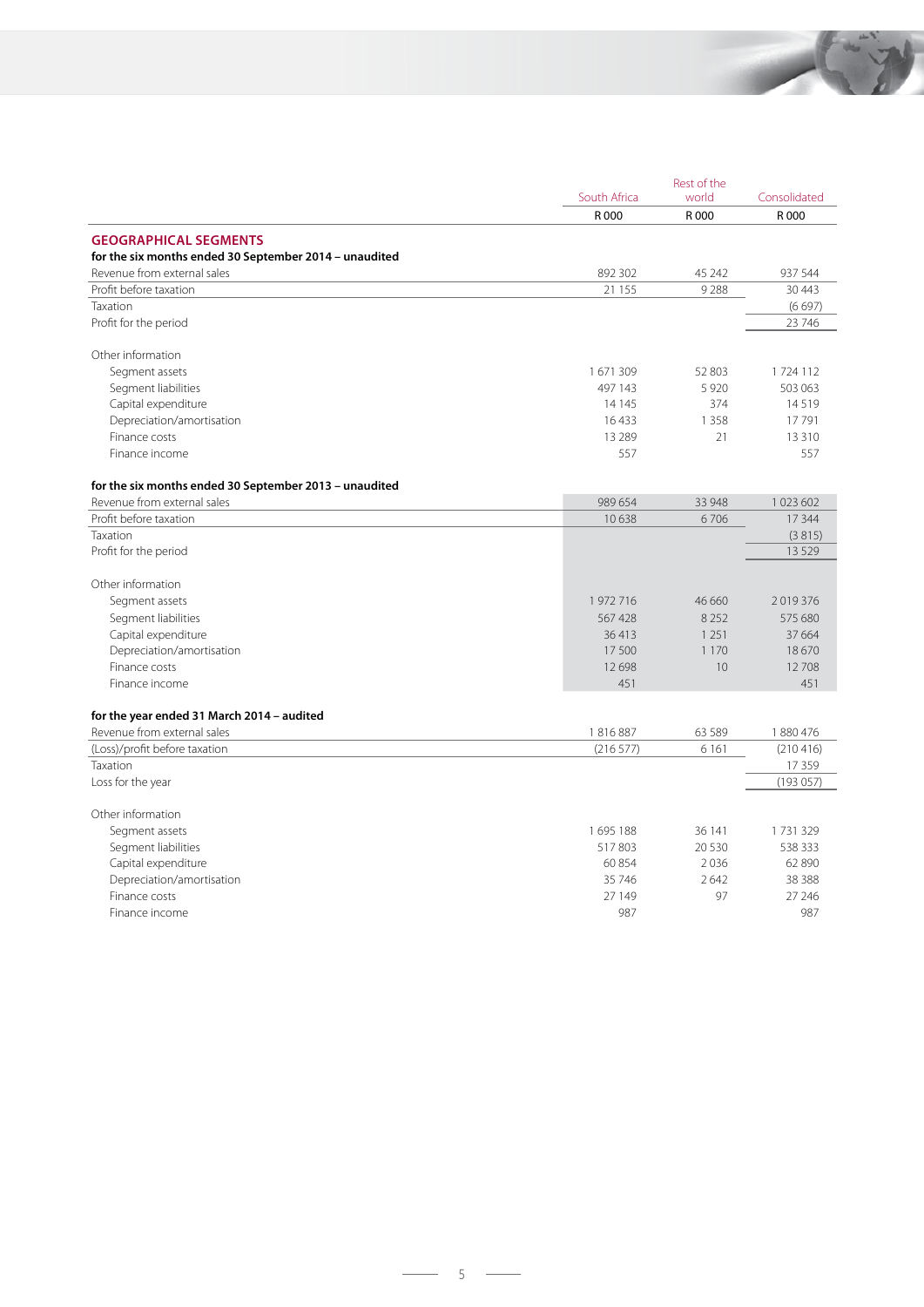# **FINANCIAL OVERVIEW**

Argent Industrial Limited has benefited substantially from its restructuring in the 2014 financial year and is on track to meet its stated objectives, namely sustainable earnings and improved shareholder value.

# **OPERATIONS REVIEW**

### CALCULATION OF NORMALISED EARNINGS<br>
30 Sept 2014 30 Sept 2013 R 000 R 000 Profit before taxation as reported 30 443 17 344 Loss on disposal of property, plant and equipment 629 303 Impairment of plant and equipment – Automotive 3 400 Impairment of property, plant and equipment 685 Specialist Steel Profiles foreign exchange loss 8 300 Barrier Angelucci closure/retrenchments 7 500 Excalibur Vehicle Accessories and Sentech Industries discontinued product lines 20 100 Effect of country-wide strikes 22 700 7 200 Provision for settlement of pending litigation 4 400 Sentech Industries retrenchments 1 983 Normalised Earnings 61 432 and 52 61 432 and 52 61 432 and 52 63 555 61 432 and 52 61 432 and 53 555 61 432 and 53 555 61 432 and 53 555 61 432 and 53 555 61 432 and 53 555 61 432 and 53 555 61 432 and 53 61 432 and 53 61

#### **Manufacturing**

This sector performed as planned despite performance being severely hampered by the July strike action, which cost the sector an estimated R15.1 million.

The group planned for the expected strike, building up the required stock levels but was however prevented from dispatching the stock. This resulted in the sector still being stocked to capacity at the end of the strike action which forced it into post-strike short time and resultant under-recoveries. NUMSA prevented all of our operations from opening up during the strike which included preventing salary-earning staff from entering the various premises and included the intimidation of non-union members. The group is on track with its planned staff reductions via its automation and product import plans.

#### **Steel trading**

This sector performed well and performance was in line with expectations. The July strike action cost the sector an estimated R1.5 million in profits.

#### **Automotive**

Despite showing a vast improvement on the previous six months, this sector made a loss of R9.9 million. R6.1 million of the loss can be attributed to the July strike action.

The breakdown of this sector is as follows:

|                               | Sentech<br>Industries<br>R 000 | <b>Fxcalibur</b><br>Vehicle<br>Accessories<br>R 000 | Allan<br>Maskew<br>R 000 |
|-------------------------------|--------------------------------|-----------------------------------------------------|--------------------------|
| Revenue from external sales   | 26 7 8 3                       | 50 010                                              | 24 966                   |
| Loss before taxation          | (2633)                         | (4963)                                              | (2315)                   |
| <b>Effect of the strike</b>   | 878                            | 3815                                                | 446                      |
| Adjusted loss before taxation | (1755)                         | (1148)                                              | (869)                    |
| Net assets                    | 25 6 65                        | 62 408                                              | 5 1 2 8                  |
| Number of employees           | 173                            | 311                                                 | 105                      |

#### **Sentech Industries**

The group is in the process of giving notice to the lower margin contracts and is replacing these with a new supply contract from Tenneco. This restructuring, which is in line with our focus on sustainable margin and automation, will reduce the workforce by 81 employees. The cost of these retrenchments has been provided for and is reflected in the calculation of normalised earnings.

#### **Excalibur Vehicle Accessories**

The company's new Phillips stove contract comes into effect in January 2015. The monthly turnover is expected to start at R1.3 million, escalating to R2 million monthly. No additional staff is needed for this contract thanks to the group's focus on automation through the existing plan.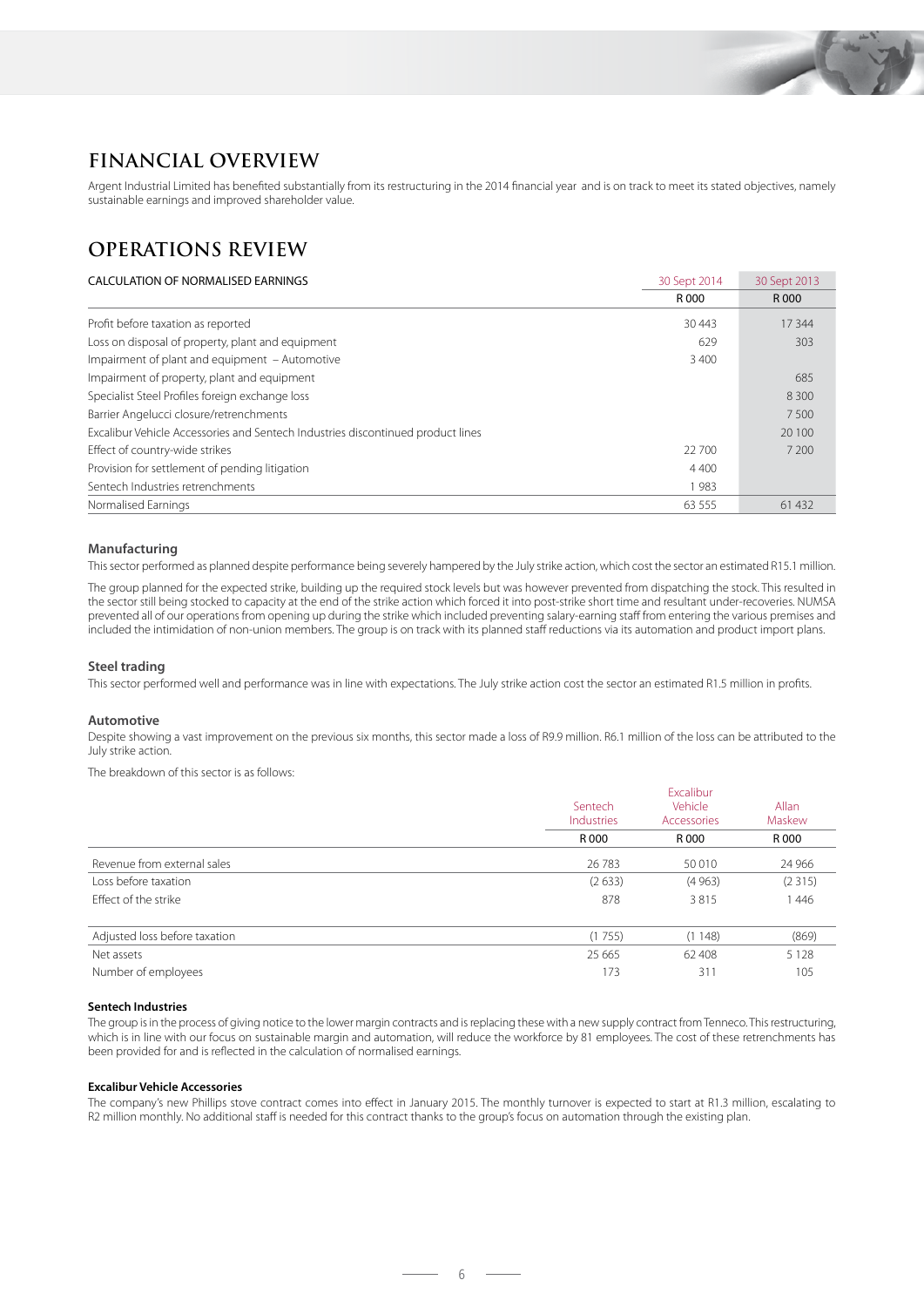

#### **Allan Maskew**

The company has continued to move its business away from the lower margin original equipment market and into the high margin end user business.

#### **WATCH LIST**

Cedar Paint remains a concern due to on-going margin pressures. Thanks to the outstanding efforts of the company's management, the loss was reduced from R2.9 million in the corresponding comparative period to R1.8 million .

The company will remain on the watch list while the group continues to search for ways to improve margins or find a suitable solicitor.

#### **PROPERTIES**

The Group has sold the following properties during the reporting period:

- Gammid JHB in Johannesburg for R5 million to a related party;
- Atomic Office Equipment in Cape Town for R16 million which is at due diligence stage and will be subject to a six year lease back agreement;
- Gammid Cape in Cape Town for R29.8 million which is at due diligence stage and will in part be subject to a five year lease back agreement.

The following properties are for sale:

- Phoenix Steel Mpumalanga in Middelburg, which is currently vacant, for R12.5 million;
- Gammid George in George, which is currently vacant, for R6 million.

The Board of Directors has had numerous discussions with various stakeholders regarding the sale and leaseback of the remaining properties. The consensus is that the sale is not in the best interests of the group. The directors will revisit the current proposal and will also look at expanding the property portfolio as a platform for a separate listing.

### **Segment Review**

|                                            | Manufacturing | <b>Steel Trading</b> | Automotive | <b>Watch List</b> | Properties |
|--------------------------------------------|---------------|----------------------|------------|-------------------|------------|
|                                            | R 000         | R 000                | R 000      | R 000             | R 000      |
| For the six months ended 30 September 2014 |               |                      |            |                   |            |
| Revenue from external sales                | 503 009       | 296.599              | 101 758    | 35412             | 766        |
| Profit/(loss) before taxation              | 26 912        | 10889                | (9911)     | (1836)            | 4 3 8 9    |
| Net assets                                 | 631 401       | 287823               | 93 201     | 23 608            | 185 016    |
| For the six months ended 30 September 2013 |               |                      |            |                   |            |
| Revenue from external sales                | 521 519       | 368435               | 101 122    | 31 330            | 1 1 9 6    |
| Profit/(loss) before taxation              | 33 0 72       | (6422)               | (13530)    | (2944)            | 7 1 6 8    |
| Net assets                                 | 783 531       | 225 276              | 216 247    | 25849             | 192793     |

### **OUTLOOK**

The group's strategic growth plan implemented in conjunction with last year's restructure is on track and has created a solid platform.

We will continue to consolidate our core business around our branded manufacturing companies. Our main focus will continue to be production automation, improving internal effectiveness and growing the market share of our respective brands.

We are not expecting any labour-related action in the medium term as the Industrial sector has signed a three-year wage agreement. A repeat of the R22.7 million cost to the group from the July labour strike action is therefore not expected in the next three years.

Our focus on automation is bearing fruit, as can be seen from increased margins and the reduction of permanent staff from 2 774 to 2 538 people. This excludes the planned staff reduction at Sentech Industries.

The key objective of the Board of Directors is to increase the number of exports and offshore operations to further reduce exposure to South Africa's labour problems and currency fluctuations.

### **Basis of Presentation**

The unaudited interim condensed consolidated financial statements were prepared in accordance with International Financial Reporting Standards (IFRS), the presentation and disclosure requirements of IAS 34 – Interim Financial Reporting, the SAICA Financial Reporting Guides as issued by the Accounting Practices Committee, the Financial Reporting Pronouncements as issued by the Financial Reporting Accountants Council and in compliance with the Companies Act of South Africa (Act No. 71 of 2008) and the Listings Requirements of the JSE Limited. The accounting policies are consistent with those of the previous financial period, except for the adoption of improved, revised or new standards and interpretations. The aggregate effect of these changes in respect of the period ended 30 September is nil. The unaudited interim condensed consolidated financial statements were prepared under the supervision of the Financial Director, Ms SJ Cox CA (SA). Any reference to future financial performance included in this announcement has not been reviewed or reported on by the group's auditors.

 $-7-$